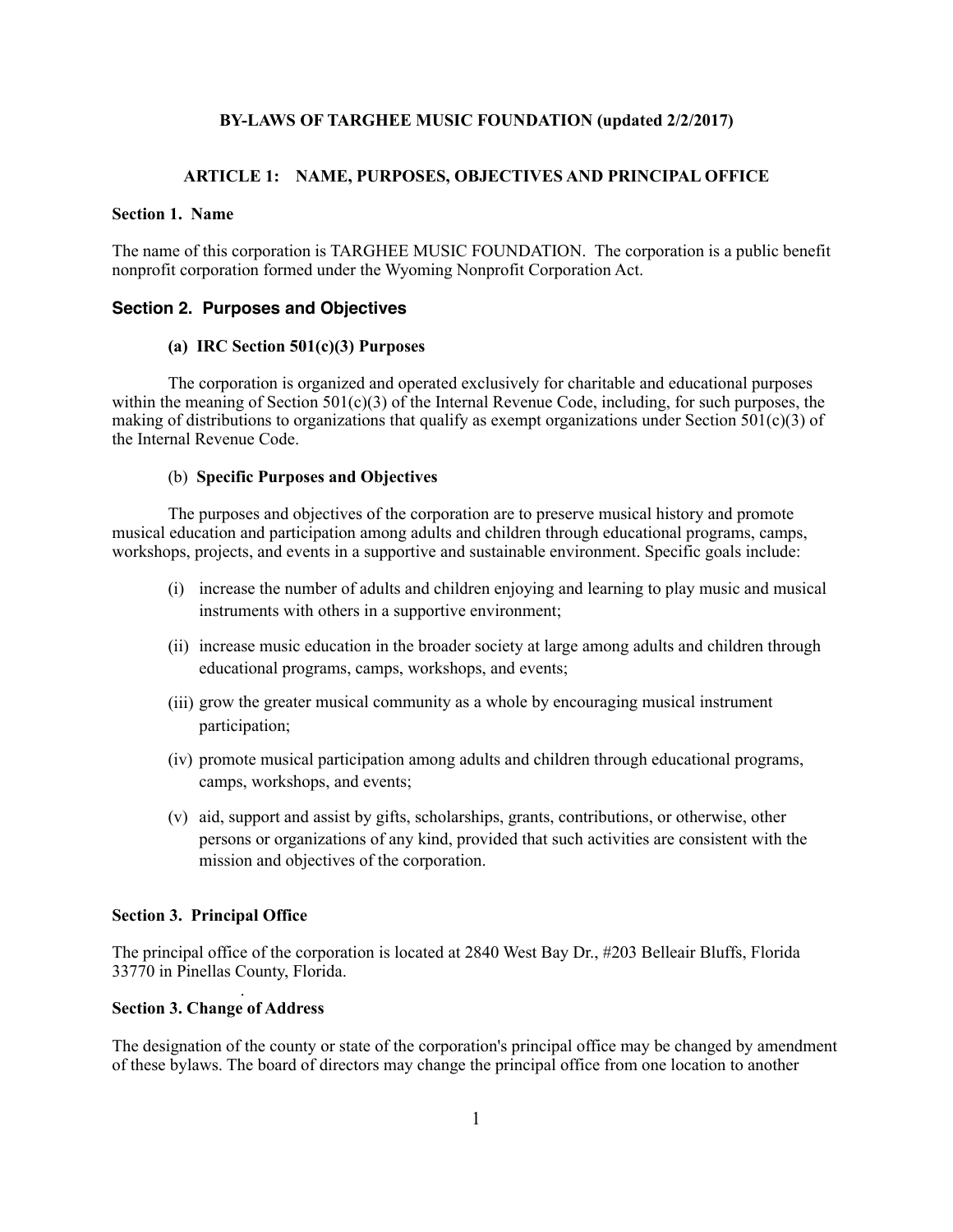within the named county by noting the changed address and effective date below, and such changes of address shall not be deemed, nor require, an amendment of these bylaws:

| New Address:            | 2840 West Bay Drive, #203 |
|-------------------------|---------------------------|
| Dated: February 2, 2017 | Belleair Bluffs, FL 33770 |
| New Address:            |                           |
| Dated: , 20             |                           |
| New Address:            |                           |
| Dated:<br>, 20          |                           |

## **Section 3. Other Offices**

The corporation may also have offices at such other places, within or without its state of incorporation, where it is qualified to do business, as its business and activities may require, and as the board of directors may, from time to time, designate.

## **ARTICLE 2: MEMBERSHIP**

These bylaws make no provision for members with voting rights. The board of directors may, however, provide for members without voting rights upon such terms as shall be decided by the board, provided that such memberships shall be available without regard to race, color, creed, national origin, gender, age, sexual orientation, family status or handicap.

# **ARTICLE 3: DIRECTORS**

## **Section 1. Number**

The corporation shall have a minimum of three (3) and a maximum of nine (9) directors and collectively they shall be known as the board of directors.

## **Section 2. Qualifications**

Directors shall be of the age of majority in this state.

## **Section 3. Powers**

Subject to the provisions of the laws of this state and any limitations in the articles of incorporation of this corporation, the activities and affairs of this corporation shall be conducted and all corporate powers shall be exercised by or under the direction of the board of directors.

# **Section 4. Duties**

It shall be the duty of the directors to: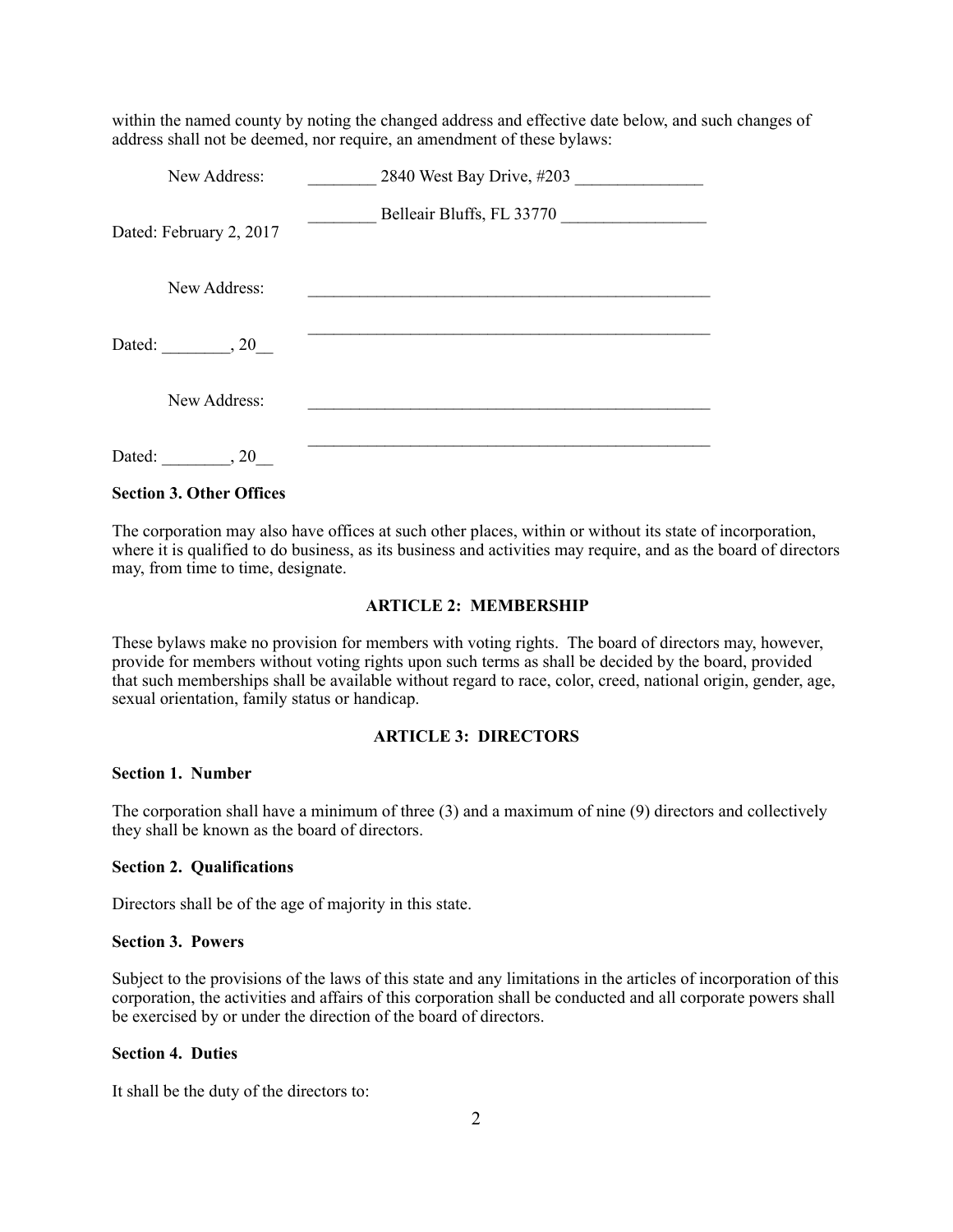- (a) Perform any and all duties imposed on them collectively or individually by law, by the articles of incorporation, or by these bylaws;
- (b) Appoint and remove, employ and discharge, and, except as otherwise provided in these bylaws, prescribe the duties and fix the compensation, if any, of all officers, agents, and employees of the corporation;
- (c) Supervise all officers, agents, and employees of the corporation to assure that their duties are performed properly;
- (d) Meet at such times and places as required by these bylaws;
- (e) Register their addresses with the secretary of the corporation, and notices of meetings mailed or delivered to them at such addresses shall be valid notices thereof.

## **Section 5. Term of Office**

Each director shall hold office for a period of three years and until his or her successor is elected and qualifies, provided that the terms of office of the initial directors of this corporation shall be staggered such that one third of the initial directors shall hold office for a period of one year, one third for two years, and one third for three years, with the initial terms of office of the initial directors determined by lot.

#### **Section 6. Compensation**

Directors shall serve without compensation for their services as a director. Directors may be allowed reasonable advancement or reimbursement of expenses incurred in the performance of their duties. Any payments to directors shall be approved in advance in accordance with this corporation's conflict of interest policy, as adopted under Article 9 of these bylaws.

## **Section 7. Place of Meetings; Participation by Telephone**

Meetings shall be held at the principal office of the corporation unless otherwise provided by the board or at such other place as may be designated from time to time by resolution of the board of directors.

Any one or more directors may participate in a regular or special meeting through the use of any means of communication by which all directors participating may simultaneously communicate with each other during the meeting. A director participating in a meeting by this means is deemed to be present in person at the meeting.

#### **Section 8. Regular Meetings; Election of Directors**

Regular meetings of directors shall be held at such times and dates as may be designated from time to time by resolution of the board of directors.

At the regular meeting of directors held in the first quarter of each year, directors shall be elected by the board of directors. Voting for the election of directors shall be by written ballot. Each director shall cast one vote per candidate, and may vote for as many candidates as the number of candidates to be elected to the board. Those candidates receiving the highest number of votes, up to the number of directors to be elected, shall be elected to serve on the board.

## **Section 9. Special Meetings**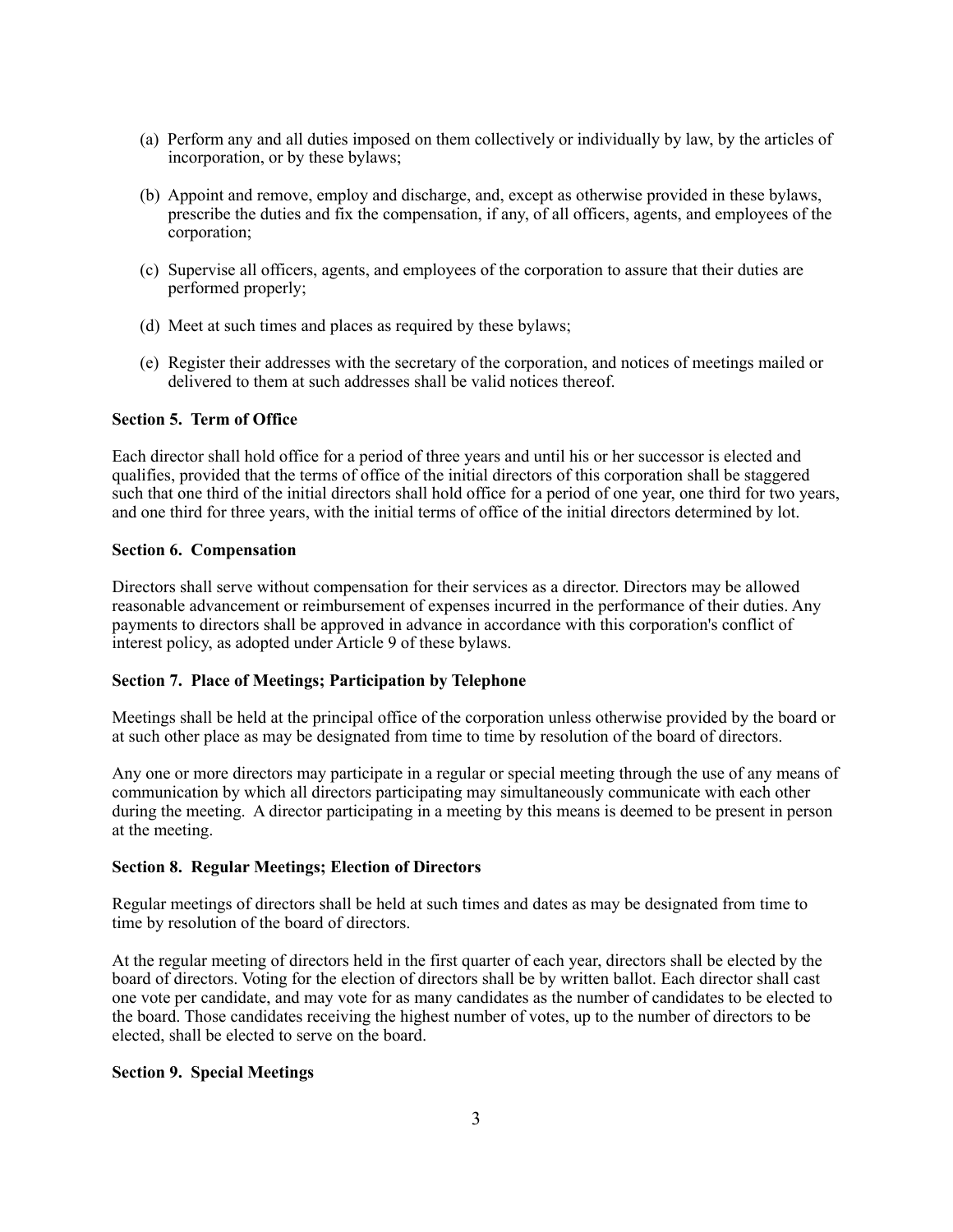Special meetings of the board of directors may be called by the president of the corporation, the vice president, the secretary, by any two directors, or, if different, by the persons specifically authorized under the laws of this state to call special meetings of the board. Such meetings shall be held at the place designated by the person or persons calling the special meeting.

## **Section 10. Notice of Meetings**

Unless otherwise provided by the articles of incorporation, these bylaws, or provisions of law, the following provisions shall govern the giving of notice for meetings of the board of directors:

 **a. Regular Meetings.** No notice need be given of any regular meeting of the board of directors.

 **b. Special Meetings.** Except in cases of emergency, at least 5 days prior notice shall be given by the secretary of the corporation to each director of each special meeting of the board. Such notice may be oral or written, may be given personally, or by first class mail, or by telephone, or by facsimile machine, email or other form of electronic communication, and shall state the place, date, and time of the meeting and the matters proposed to be acted upon at the meeting.

 **c. Waiver of Notice.** Whenever any notice of a meeting is required to be given to any director of this corporation under provisions of the articles of incorporation, these bylaws, or the law of this state, a waiver of notice in writing signed by the director, whether before or after the time of the meeting, shall be equivalent to the giving of such notice.

#### **Section 11. Quorum for Meetings**

A quorum shall consist of a majority of the members of the board of directors who are then in office. Except as otherwise provided under the articles of incorporation, these bylaws, or provisions of law, no business shall be considered by the board at any meeting at which the required quorum is not present, and the only motion which the chair shall entertain at such meeting is a motion to adjourn.

#### **Section 12. Majority Action as Board Action**

Every act or decision done or made by a majority of the directors present at a meeting duly held at which a quorum is present is the act of the board of directors, unless the articles of incorporation, these bylaws, or provisions of law require a greater percentage or different voting rules for approval of a matter by the board.

#### **Section 13. Action of Directors Without a Meeting**

Any action required to be taken, or any action which may be taken, at a meeting of the directors, may be taken without a meeting if consent in writing, setting forth the action so taken, shall be signed by all of the directors entitled to vote with respect to the subject matter thereof. Such written consents may be signed in counterparts and may be electronically transmitted.

#### **Section 14. Conduct of Meetings**

Meetings of the board of directors shall be presided over by the president of the corporation, or in his or her absence, by the vice president of the corporation, or in the absence of each of these persons, by a chairperson chosen by a majority of the directors present at the meeting. The secretary of the corporation shall act as secretary of all meetings of the board, provided that, in his or her absence, the presiding officer shall appoint another person to act as secretary of the meeting. Meetings shall be governed by Roberts Rules of Order, insofar as such rules are not inconsistent with or in conflict with the articles of incorporation, these bylaws, or with provisions of law.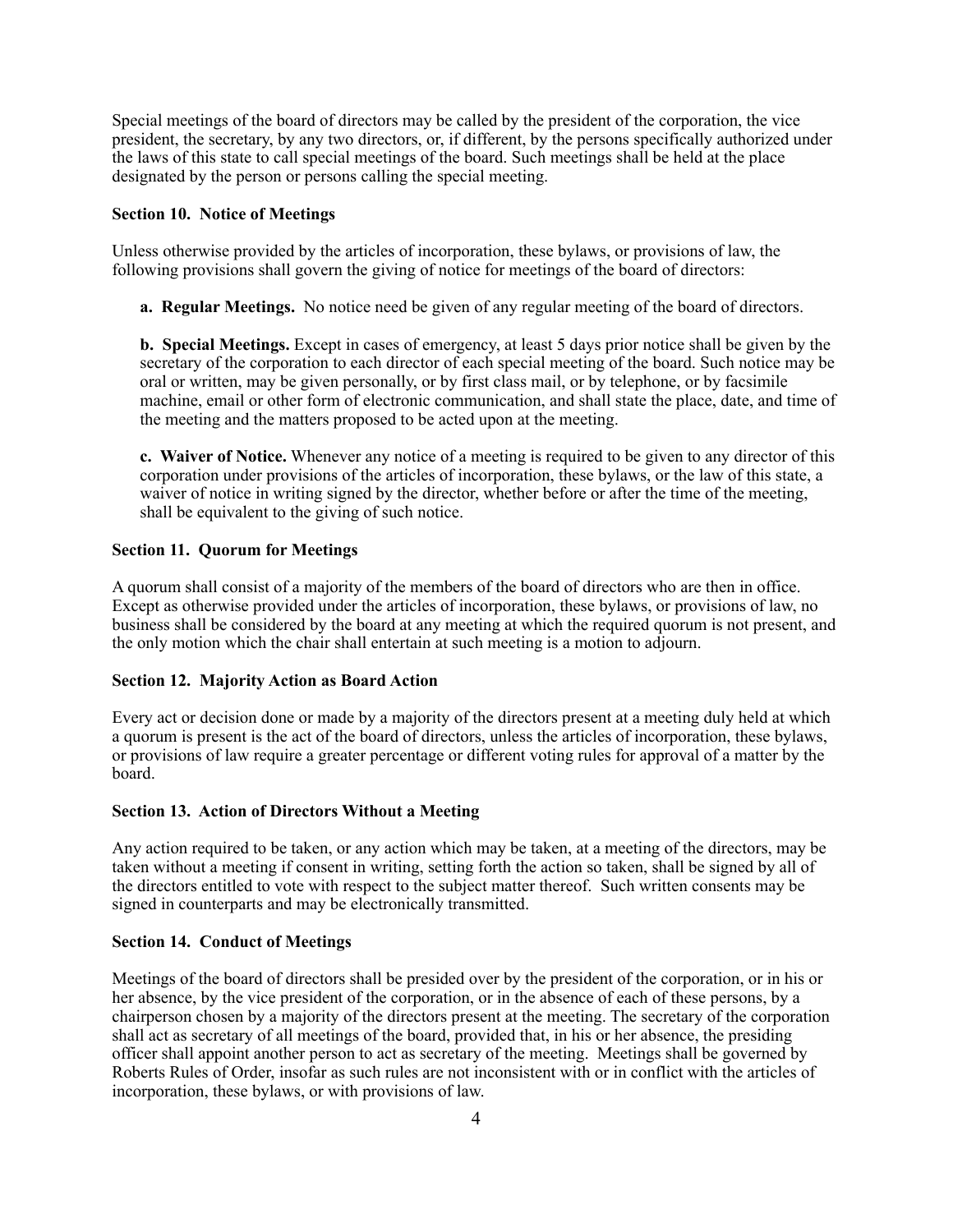## **Section 15. Vacancies; Removal; Filling Vacancies**

Vacancies on the board of directors shall exist (1) on the death, resignation, or removal of any director, and (2) whenever the number of authorized directors is increased.

Any director may resign effective upon giving written notice to the chairperson of the corporation, the secretary, or the board of directors, unless the notice specifies a later time for the effectiveness of such resignation. No director may resign if the corporation would then be left without a duly elected director or directors in charge of its affairs, except upon notice to the office of the attorney general or other appropriate agency of this state.

Directors may be removed from office, with or without cause, as permitted by and in accordance with the laws of this state, provided that a director may not be removed from office for failing to attend meetings of the board unless the director has three or more unexcused absences over a one year period.

Unless otherwise prohibited by the articles of incorporation, these bylaws, or provisions of law, vacancies on the board may be filled by approval of the board of directors. If the number of directors then in office is less than a quorum, a vacancy on the board may be filled by approval of a majority of the directors then in office or by a sole remaining director. A person elected to fill a vacancy on the board shall hold office for the remaining term of the director whose death, resignation or removal created the vacancy.

## **Section 16. Nonliability of Directors**

The directors shall not be personally liable for the debts, liabilities, or other obligations of the corporation.

## **Section 17. Indemnification by Corporation of Directors and Officers**

The directors and officers of the corporation shall be indemnified by the corporation to the fullest extent permissible under the laws of this state.

## **Section 18. Insurance for Corporate Agents**

Except as may be otherwise provided under provisions of law, the board of directors may adopt a resolution authorizing the purchase and maintenance of insurance on behalf of any agent of the corporation (including a director, officer, employee, or other agent of the corporation) against liabilities asserted against or incurred by the agent in such capacity or arising out of the agent's status as such, whether or not the corporation would have the power to indemnify the agent against such liability under the articles of incorporation, these bylaws, or provisions of law.

# **ARTICLE 4: OFFICERS**

## **Section 1. Designation of Officers**

The officers of the corporation shall be a president, a vice president, a secretary, and a treasurer. Dependent on the number of current officers, at a minimum the officers must consist of a president and secretary/treasurer. The corporation may also have a chairperson of the board, one or more vice presidents, assistant secretaries, assistant treasurers, and other such officers with such titles as may be determined from time to time by the board of directors.

# **Section 2. Qualifications**

Any person may serve as officer of this corporation.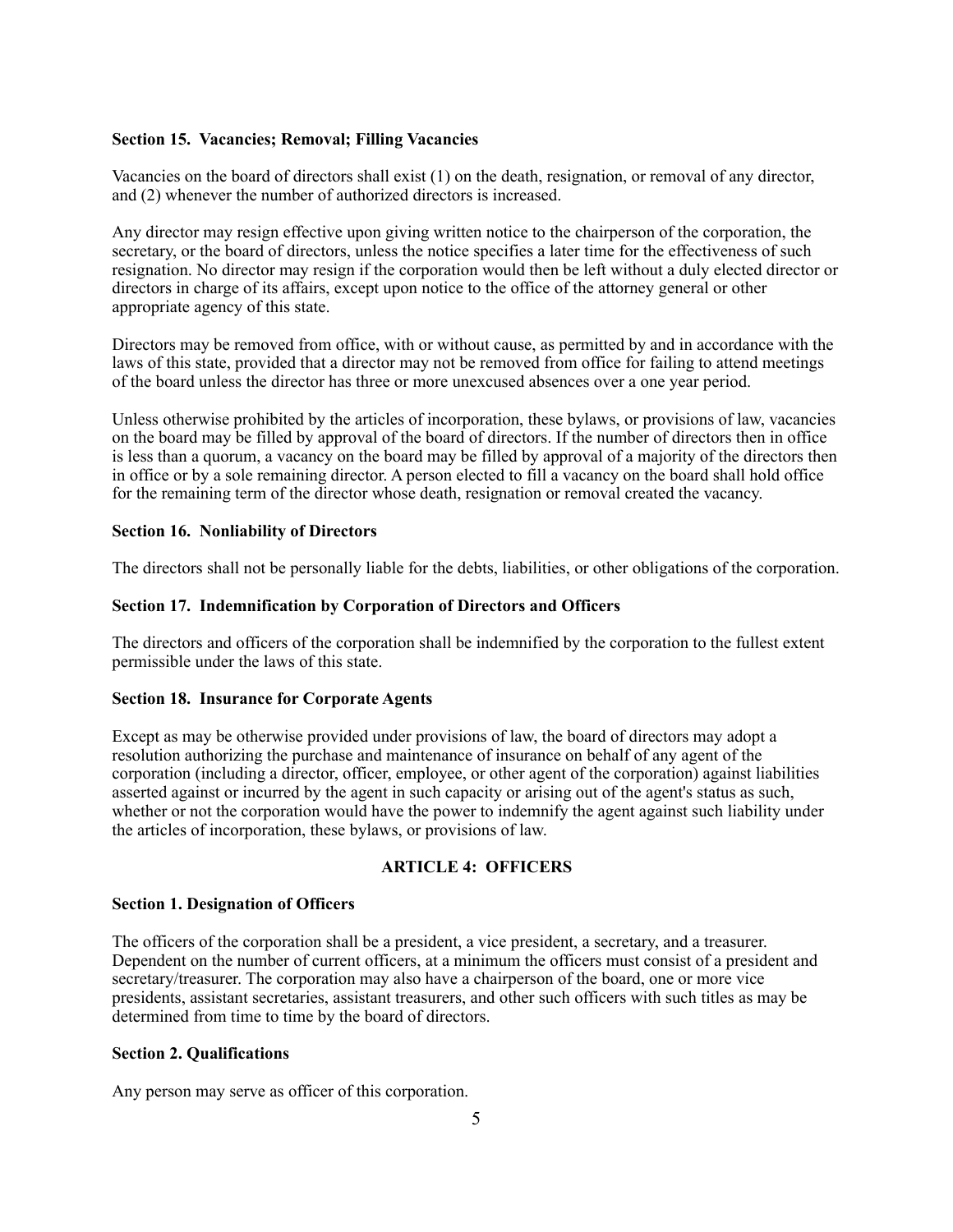### **Section 3. Election and Term of Office**

Officers shall be elected by the board of directors, at any time, and each officer shall hold office until he or she resigns or is removed or is otherwise disqualified to serve, or until his or her successor shall be elected and qualified, whichever occurs first.

#### **Section 4. Removal and Resignation**

Any officer may be removed, either with or without cause, by the board of directors, at any time. Any officer may resign at any time by giving written notice to the board of directors or to the president or secretary of the corporation. Any such resignation shall take effect at the date of receipt of such notice or at any later date specified therein, and, unless otherwise specified therein, the acceptance of such resignation shall not be necessary to make it effective. The above provisions of this section shall be superseded by any conflicting terms of a contract which has been approved or ratified by the board of directors relating to the employment of any officer of the corporation.

## **Section 5. Vacancies**

Any vacancy caused by the death, resignation, removal, disqualification, or otherwise, of any officer shall be filled by the board of directors. In the event of a vacancy in any office other than that of president, such vacancy may be filled temporarily by appointment by the president until such time as the board shall fill the vacancy. Vacancies occurring in offices of officers appointed at the discretion of the board may or may not be filled as the board shall determine.

#### **Section 6. Duties of President**

The president shall be the chief executive officer of the corporation and shall, subject to the control of the board of directors, supervise and control the affairs of the corporation and the activities of the officers. He or she shall perform all duties incident to his or her office and such other duties as may be required by law, by the articles of incorporation, or by these bylaws, or which may be prescribed from time to time by the board of directors. Unless another person is specifically appointed as chairperson of the board of directors, the president shall preside at all meetings of the board of directors and, if this corporation has members, at all meetings of the members. Except as otherwise expressly provided by law, by the articles of incorporation, or by these bylaws, he or she shall, in the name of the corporation, execute such deeds, mortgages, bonds, contracts, checks, or other instruments which may from time to time be authorized by the board of directors.

## **Section 7. Duties of Vice President**

In the absence of the president, or in the event of his or her inability or refusal to act, the vice president shall perform all the duties of the president, and when so acting shall have all the powers of, and be subject to all the restrictions on, the president. The vice president shall have other powers and perform such other duties as may be prescribed by law, by the articles of incorporation, or by these bylaws, or as may be prescribed by the board of directors.

## **Section 8. Duties of Secretary**

The secretary shall:

Certify and keep at the principal office of the corporation the original, or a copy, of these bylaws as amended or otherwise altered to date.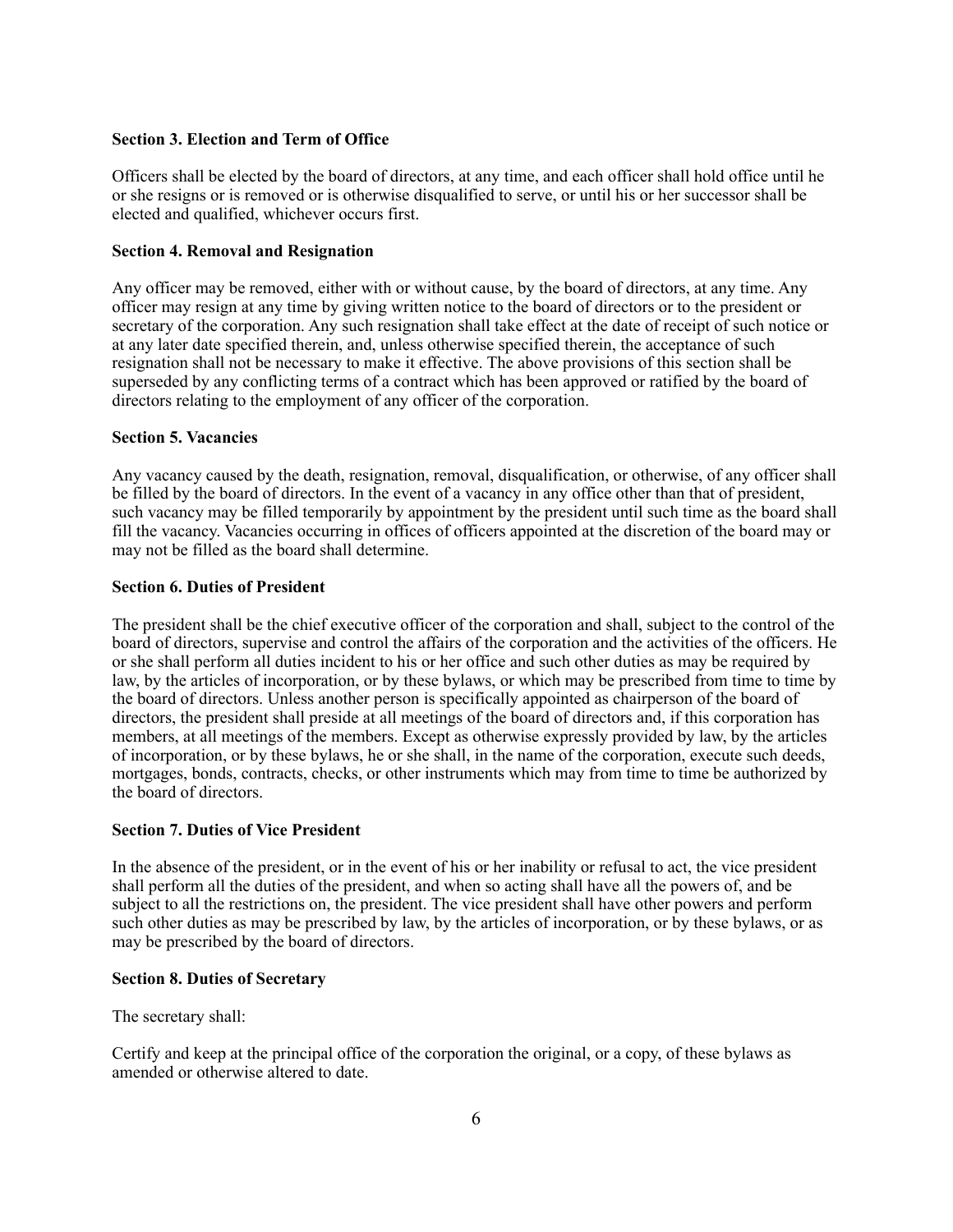Keep at the principal office of the corporation or at such other place as the board may determine, a book of minutes of all meetings of the directors, and, if applicable, meetings of committees of directors and of members, recording therein the time and place of holding, whether regular or special, how called, how notice thereof was given, the names of those present or represented at the meeting, and the proceedings thereof.

Ensure that the minutes of meetings of the corporation, any written consents approving action taken without a meeting, and any supporting documents pertaining to meetings, minutes, and consents shall be contemporaneously recorded in the corporate records of this corporation. "Contemporaneously" in this context means that the minutes, consents, and supporting documents shall be recorded in the records of this corporation by the later of  $(1)$  the next meeting of the board, committee, membership, or other body for which the minutes, consents, or supporting documents are being recorded, or (2) sixty (60) days after the date of the meeting or written consent.

See that all notices are duly given in accordance with the provisions of these bylaws or as required by law.

Be custodian of the records and of the seal of the corporation and affix the seal, as authorized by law or the provisions of these bylaws, to duly executed documents of the corporation.

Exhibit at all reasonable times to any director of the corporation, or to his or her agent or attorney, on request therefor, the bylaws, the membership book, and the minutes of the proceedings of the directors of the corporation.

In general, perform all duties incident to the office of secretary and such other duties as may be required by law, by the articles of incorporation, or by these bylaws, or which may be assigned to him or her from time to time by the board of directors.

## **Section 9. Duties of Treasurer**

The treasurer shall:

Have charge and custody of, and be responsible for, all funds and securities of the corporation, and deposit all such funds in the name of the corporation in such banks, trust companies, or other depositories as shall be selected by the board of directors.

Receive, and give receipt for, monies due and payable to the corporation from any source whatsoever.

Disburse, or cause to be disbursed, the funds of the corporation as may be directed by the board of directors, taking proper vouchers for such disbursements.

Keep and maintain adequate and correct accounts of the corporation's properties and business transactions, including accounts of its assets, liabilities, receipts, disbursements, gains, and losses.

Exhibit at all reasonable times the books of account and financial records to any director of the corporation, or to his or her agent or attorney, on request therefor.

Render to the president and directors, whenever requested, an account of any or all of his or her transactions as treasurer and of the financial condition of the corporation.

Prepare, or cause to be prepared, and certify, or cause to be certified, the financial statements to be included in any required reports.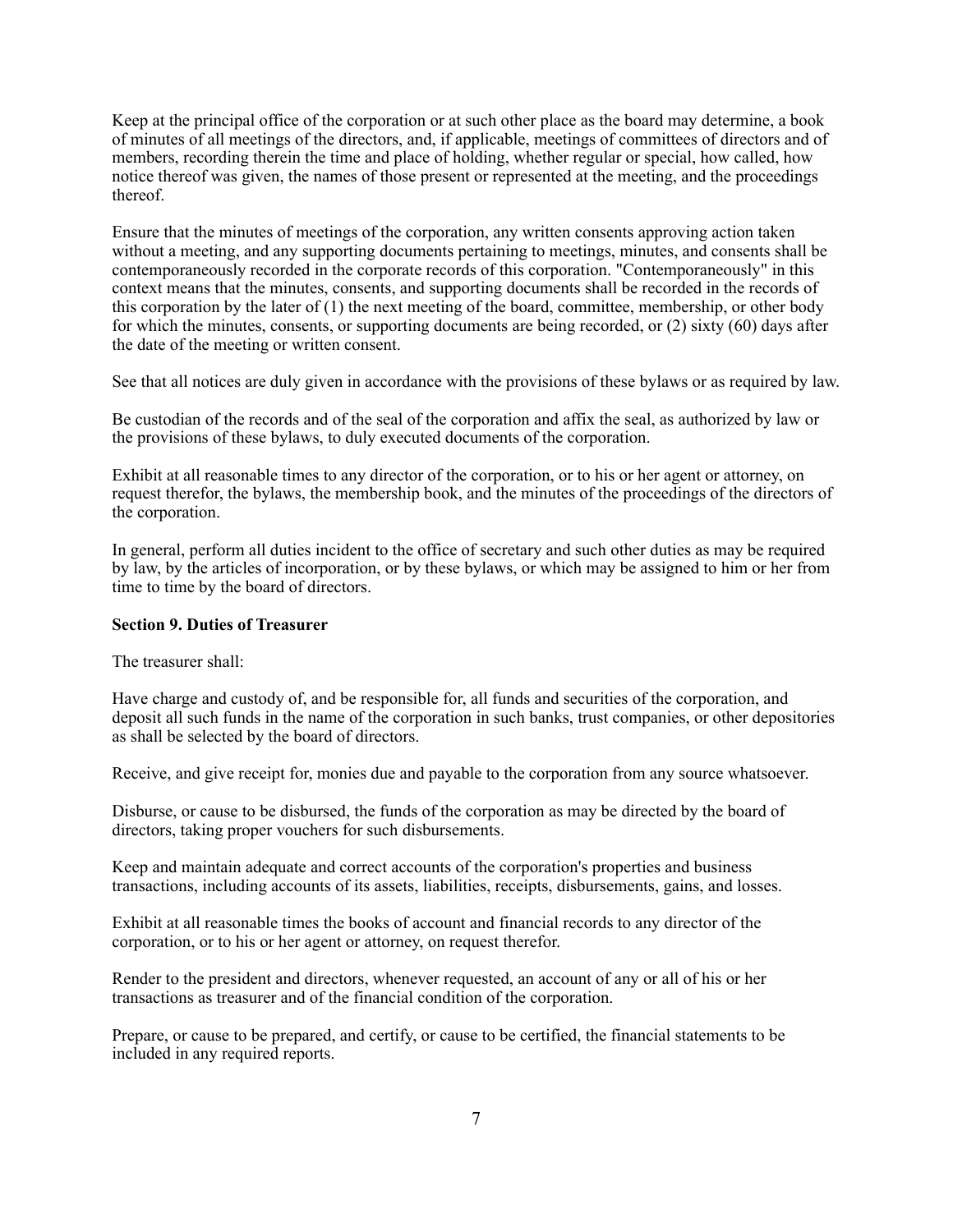In general, perform all duties incident to the office of treasurer and such other duties as may be required by law, by the articles of incorporation of the corporation, or by these bylaws, or which may be assigned to him or her from time to time by the board of directors.

#### **Section 10. Compensation**

The salaries of the officers, if any, shall be fixed from time to time by resolution of the board of directors. In all cases, any salaries received by officers of this corporation shall be reasonable and given in return for services actually rendered to or for the corporation. All officer salaries shall be approved in advance in accordance with this corporation's conflict of interest policy, as set forth in Article 9 of these bylaws.

## **ARTICLE 5: COMMITTEES**

#### **Section 1. Executive Committee**

The board of directors may, by a majority vote of its members, designate an Executive Committee consisting of three (3) board members and may delegate to such committee the powers and authority of the board in the management of the business and affairs of the corporation, to the extent permitted, and, except as may otherwise be provided, by provisions of law.

By a majority vote of its members, the board may at any time revoke or modify any or all of the executive committee authority so delegated, increase or decrease but not below two (2) the number of the members of the executive committee, and fill vacancies on the Executive Committee from the members of the board. The executive committee shall keep regular minutes of its proceedings, cause them to be filed with the corporate records, and report the same to the board from time to time as the board may require.

#### **Section 2. Other Committees**

The corporation shall have such other committees as may from time to time be designated by resolution of the board of directors. These committees may consist of persons who are not also members of the board and shall act in an advisory capacity to the board.

# **Section 3. Meetings and Action of Committees**

Meetings and action of committees shall be governed by, noticed, held, and taken in accordance with the provisions of these bylaws concerning meetings of the board of directors, with such changes in the context of such bylaw provisions as are necessary to substitute the committee and its members for the board of directors and its members, except that the time for regular and special meetings of committees may be fixed by resolution of the board of directors or by the committee. The board of directors may also adopt rules and regulations pertaining to the conduct of meetings of committees to the extent that such rules and regulations are not inconsistent with the provisions of these bylaws.

## **ARTICLE 6: EXECUTION OF INSTRUMENTS, DEPOSITS, AND FUNDS**

## **Section 1. Execution of Instruments**

The board of directors, except as otherwise provided in these bylaws, may by resolution authorize any officer or agent of the corporation to enter into any contract or execute and deliver any instrument in the name of and on behalf of the corporation, and such authority may be general or confined to specific instances. Unless so authorized, no officer, agent, or employee shall have any power or authority to bind the corporation by any contract or engagement or to pledge its credit or to render it liable monetarily for any purpose or in any amount.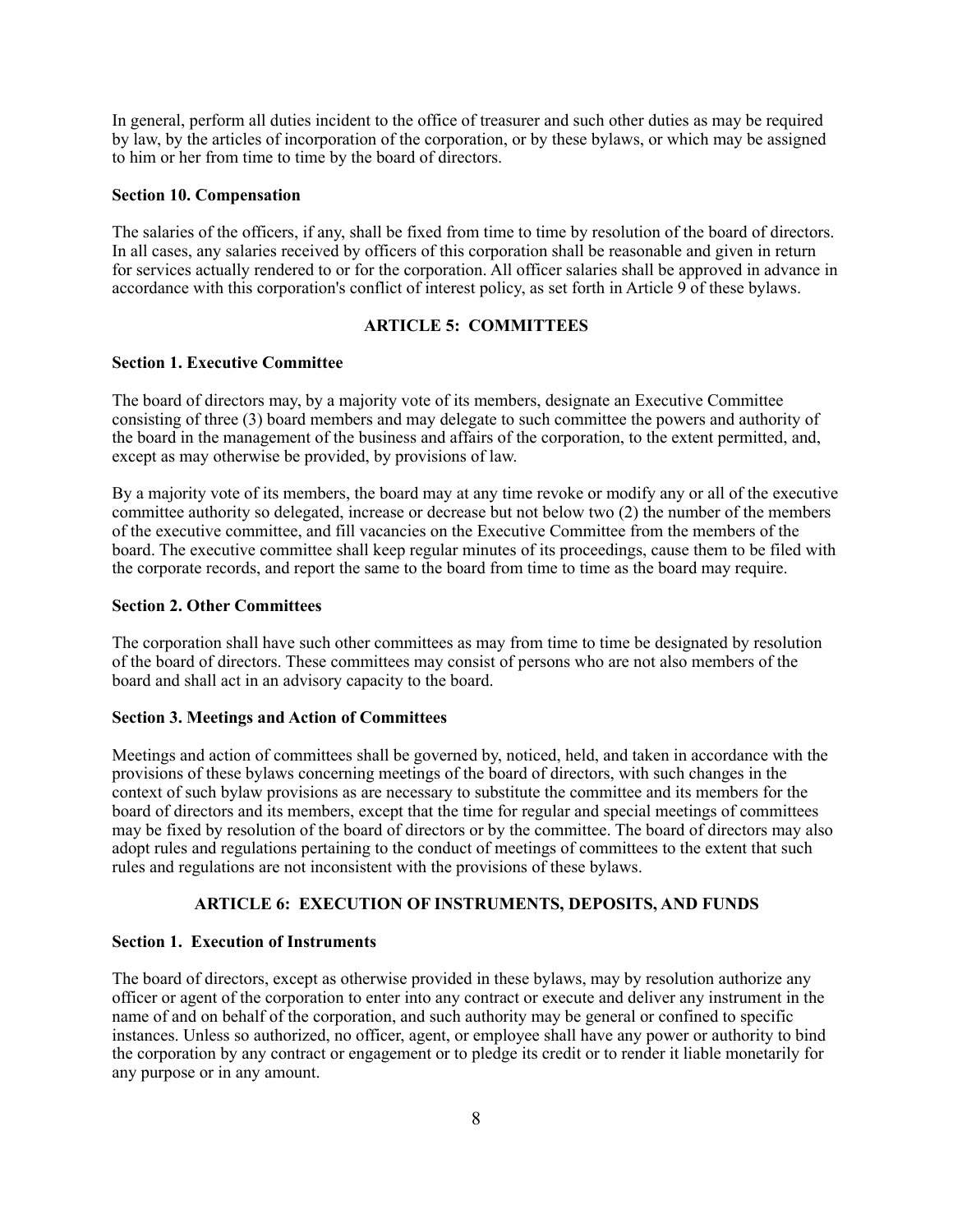## **Section 2. Checks and Notes**

Except as otherwise specifically determined by resolution of the board of directors, or as otherwise required by law, checks, drafts, promissory notes, orders for the payment of money, and other evidence of indebtedness of the corporation shall be signed by the treasurer and countersigned by the chairperson of the corporation.

## **Section 3. Deposits**

All funds of the corporation shall be deposited from time to time to the credit of the corporation in such banks, trust companies, or other depositories as the board of directors may select.

## **Section 4. Gifts**

The board of directors may accept on behalf of the corporation any contribution, gift, bequest, or devise for the nonprofit purposes of this corporation.

# **ARTICLE 7: CORPORATE RECORDS, REPORTS, AND SEAL**

## **Section 1. Maintenance of Corporate Records**

The corporation shall keep at its principal office:

- a. Minutes of all meetings of directors and committees of the board indicating the time and place of holding such meetings, whether regular or special, how called, the notice given, and the names of those present and the proceedings thereof;
- b. Adequate and correct books and records of account, including accounts of its properties and business transactions and accounts of its assets, liabilities, receipts, disbursements, gains, and losses;
- c. A copy of the corporation's articles of incorporation and bylaws as amended to date.

## **Section 2. Corporate Seal**

The board of directors may adopt, use, and at will alter, a corporate seal. Such seal shall be kept at the principal office of the corporation. Failure to affix the seal to corporate instruments, however, shall not affect the validity of any such instrument.

# **Section 3. Directors' Inspection Rights**

Every director shall have the absolute right at any reasonable time to inspect and copy all books, records, and documents of every kind and to inspect the physical properties of the corporation, and shall have such other rights to inspect the books, records, and properties of this corporation as may be required under the articles of incorporation, other provisions of these bylaws, and provisions of law.

## **Section 4. Right to Copy and Make Extracts**

Any inspection under the provisions of this article may be made in person or by agent or attorney and the right to inspection shall include the right to copy and make extracts.

## **Section 5. Periodic Report**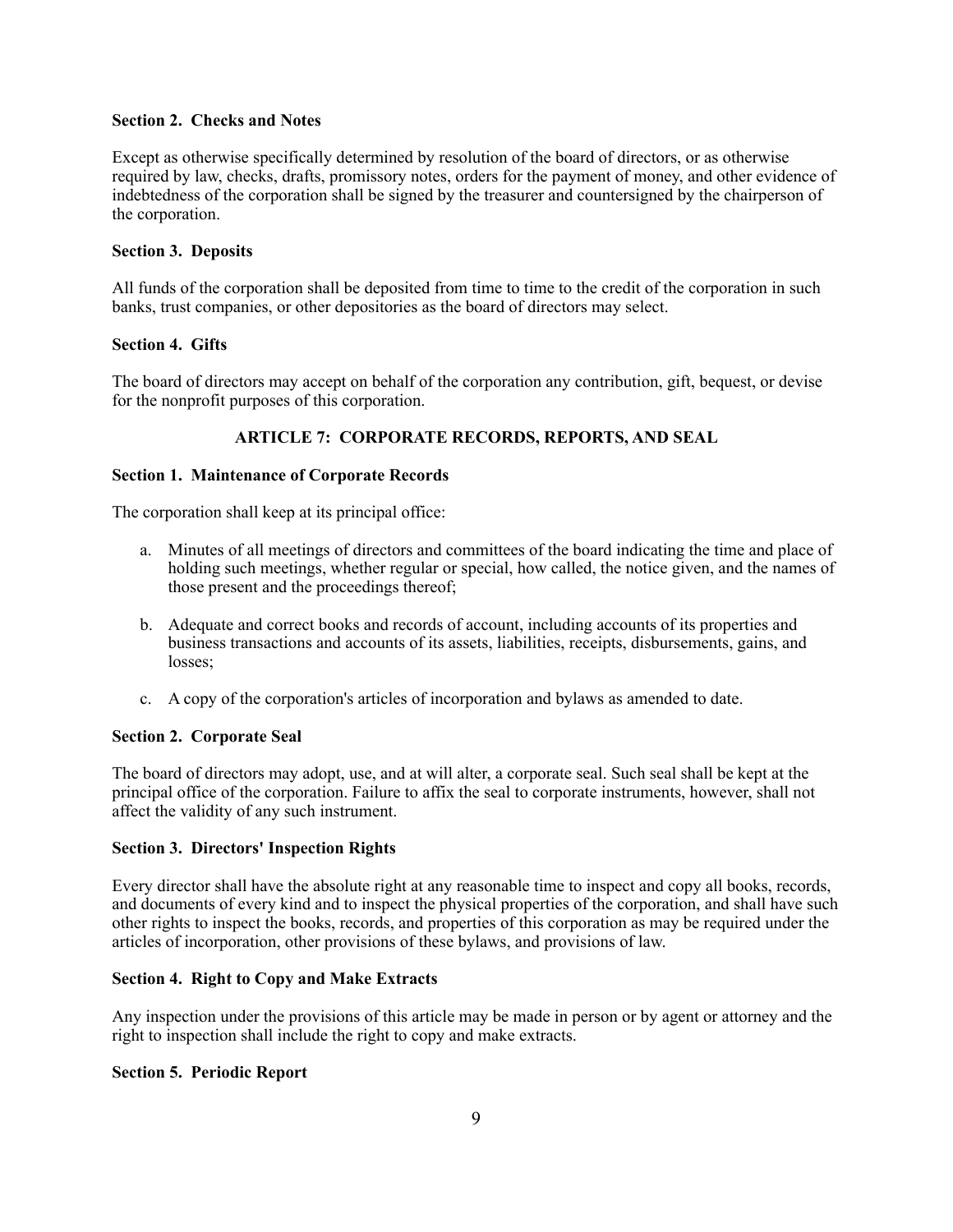The board shall cause any annual or periodic report required under law to be prepared and delivered to an office of this state to be so prepared and delivered within the time limits set by law.

## **ARTICLE 8: IRC 501(C)(3) TAX EXEMPTION PROVISIONS**

#### **Section 1. Limitations on Activities**

No substantial part of the activities of this corporation shall be the carrying on of propaganda, or otherwise attempting to influence legislation (except as otherwise provided by Section 501(h) of the Internal Revenue Code), and this corporation shall not participate in, or intervene in (including the publishing or distribution of statements), any political campaign on behalf of, or in opposition to, any candidate for public office.

Notwithstanding any other provisions of these bylaws, this corporation shall not carry on any activities not permitted to be carried on (a) by a corporation exempt from federal income tax under Section 501(c) (3) of the Internal Revenue Code, or (b) by a corporation, contributions to which are deductible under Section 170(c)(2) of the Internal Revenue Code.

#### **Section 2. Prohibition Against Private Inurement**

No part of the net earnings of this corporation shall inure to the benefit of, or be distributable to, its members, directors or trustees, officers, or other private persons, except that the corporation shall be authorized and empowered to pay reasonable compensation for services rendered and to make payments and distributions in furtherance of the purposes of this corporation.

#### **Section 3. Distribution of Assets**

Upon the dissolution of this corporation, its assets remaining after payment, or provision for payment, of all debts and liabilities of this corporation, shall be distributed for one or more exempt purposes within the meaning of Section  $501(c)(3)$  of the Internal Revenue Code or shall be distributed to the federal government, or to a state or local government, for a public purpose. Such distribution shall be made in accordance with all applicable provisions of the laws of this state.

## **Section 4. Private Foundation Requirements and Restrictions**

In any taxable year in which this corporation is a private foundation as described in Section 509(a) of the Internal Revenue Code, the corporation 1) shall distribute its income for said period at such time and manner as not to subject it to tax under Section 4942 of the Internal Revenue Code; 2) shall not engage in any act of self-dealing as defined in Section 4941(d) of the Internal Revenue Code; 3) shall not retain any excess business holdings as defined in Section 4943(c) of the Internal Revenue Code; 4) shall not make any investments in such manner as to subject the corporation to tax under Section 4944 of the Internal Revenue Code; and 5) shall not make any taxable expenditures as defined in Section 4945(d) of the Internal Revenue Code.

## **ARTICLE 9: CONFLICT OF INTEREST AND COMPENSATION APPROVAL POLICY**

#### **Section 1. Purpose**

The purpose of the conflict of interest policy is to protect this tax-exempt organization's (Targhee Music Foundation) interest when it is contemplating entering into a transaction or arrangement that might benefit the private interest of an officer or director of the Organization or might result in a possible excess benefit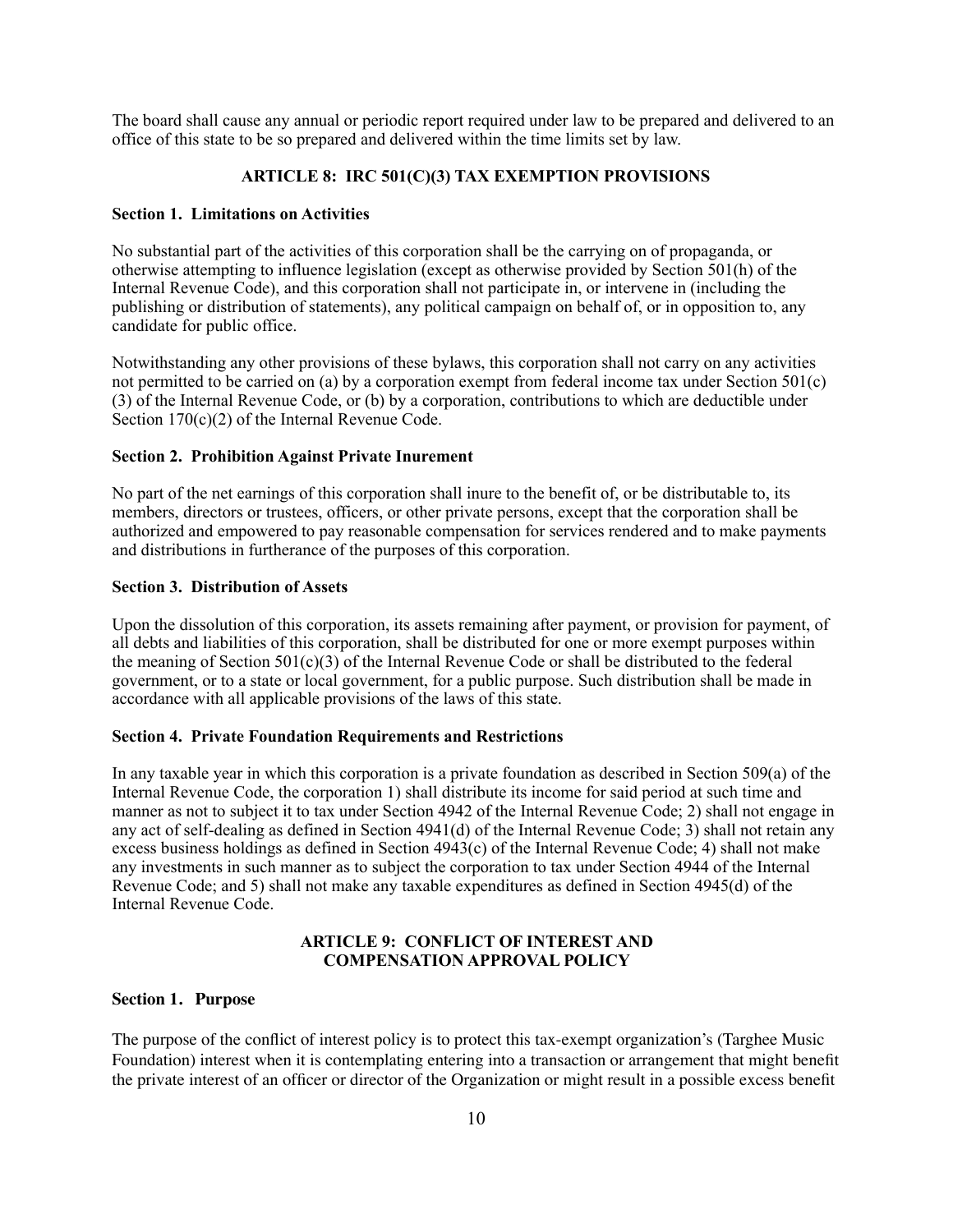transaction. This policy is intended to supplement but not replace any applicable state and federal laws governing conflict of interest applicable to nonprofit and charitable organizations.

## **Section 2. Definitions**

## 1. Interested Person

Any director, principal officer, or member of a committee with governing board delegated powers, who has a direct or indirect financial interest, as defined below, is an interested person. If a person is an interested person with respect to any entity in the health care system of which Targhee Music Foundation is a part, he or she is an interested person with respect to all entities in the health care system.

## 2. Financial Interest

A person has a financial interest if the person has, directly or indirectly, through business, investment, or family:

a. An ownership or investment interest in any entity with which Targhee Music Foundation has a transaction or arrangement,

b. A compensation arrangement with Targhee Music Foundation or with any entity or individual with which Targhee Music Foundation has a transaction or arrangement, or

c. A potential ownership or investment interest in, or compensation arrangement with, any entity or individual with which Targhee Music Foundation is negotiating a transaction or arrangement. Compensation includes direct and indirect remuneration as well as gifts or favors that are not insubstantial.

A financial interest is not necessarily a conflict of interest. Under Article III, Section 2, a person who has a financial interest may have a conflict of interest only if the appropriate governing board or committee decides that a conflict of interest exists.

# **Section 3. Procedures**

1. Duty to Disclose

In connection with any actual or possible conflict of interest, an interested person must disclose the existence of the financial interest and be given the opportunity to disclose all material facts to the directors and members of committees with governing board delegated powers considering the proposed transaction or arrangement.

2. Determining Whether a Conflict of Interest Exists

After disclosure of the financial interest and all material facts, and after any discussion with the interested person, he/she shall leave the governing board or committee meeting while the determination of a conflict of interest is discussed and voted upon. The remaining board or committee members shall decide if a conflict of interest exists.

3. Procedures for Addressing the Conflict of Interest

a. An interested person may make a presentation at the governing board or committee meeting, but after the presentation, he/she shall leave the meeting during the discussion of, and the vote on, the transaction or arrangement involving the possible conflict of interest.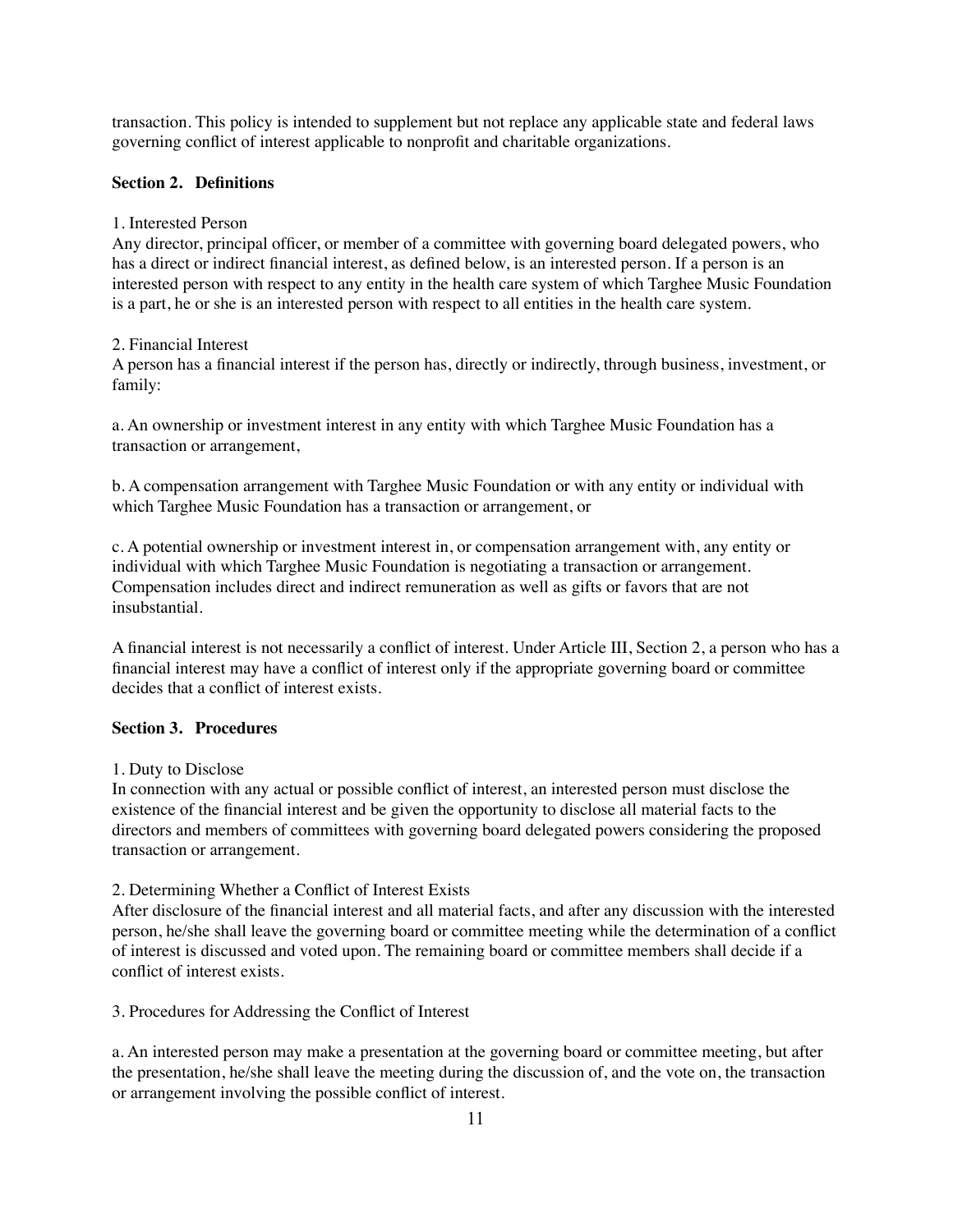b. The chairperson of the governing board or committee shall, if appropriate, appoint a disinterested person or committee to investigate alternatives to the proposed transaction or arrangement.

c. After exercising due diligence, the governing board or committee shall determine whether Targhee Music Foundation can obtain with reasonable efforts a more advantageous transaction or arrangement from a person or entity that would not give rise to a conflict of interest.

d. If a more advantageous transaction or arrangement is not reasonably possible under circumstances not producing a conflict of interest, the governing board or committee shall determine by a majority vote of the disinterested directors whether the transaction or arrangement is in Targhee Music Foundation's best interest, for its own benefit, and whether it is fair and reasonable. In conformity with the above determination it shall make its decision as to whether to enter into the transaction or arrangement.

4. Violations of the Conflicts of Interest Policy

a. If the governing board or committee has reasonable cause to believe a member has failed to disclose actual or possible conflicts of interest, it shall inform the member of the basis for such belief and afford the member an opportunity to explain the alleged failure to disclose.

b. If, after hearing the member's response and after making further investigation as warranted by the circumstances, the governing board or committee determines the member has failed to disclose an actual or possible conflict of interest, it shall take appropriate disciplinary and corrective action.

#### **Section 4. Records of Proceedings**

The minutes of the governing board and all committees with board delegated powers shall contain:

a. The names of the persons who disclosed or otherwise were found to have a financial interest in connection with an actual or possible conflict of interest, the nature of the financial interest, any action taken to determine whether a conflict of interest was present, and the governing board's or committee's decision as to whether a conflict of interest in fact existed.

b. The names of the persons who were present for discussions and votes relating to the transaction or arrangement, the content of the discussion, including any alternatives to the proposed transaction or arrangement, and a record of any votes taken in connection with the proceedings.

#### **Section 5. Compensation**

a. A voting member of the governing board who receives compensation, directly or indirectly, from Targhee Music Foundation for services is precluded from voting on matters pertaining to that member's compensation.

b. A voting member of any committee whose jurisdiction includes compensation matters and who receives compensation, directly or indirectly, from Targhee Music Foundation for services is precluded from voting on matters pertaining to that member's compensation.

c. No voting member of the governing board or any committee whose jurisdiction includes compensation matters and who receives compensation, directly or indirectly, from Targhee Music Foundation, either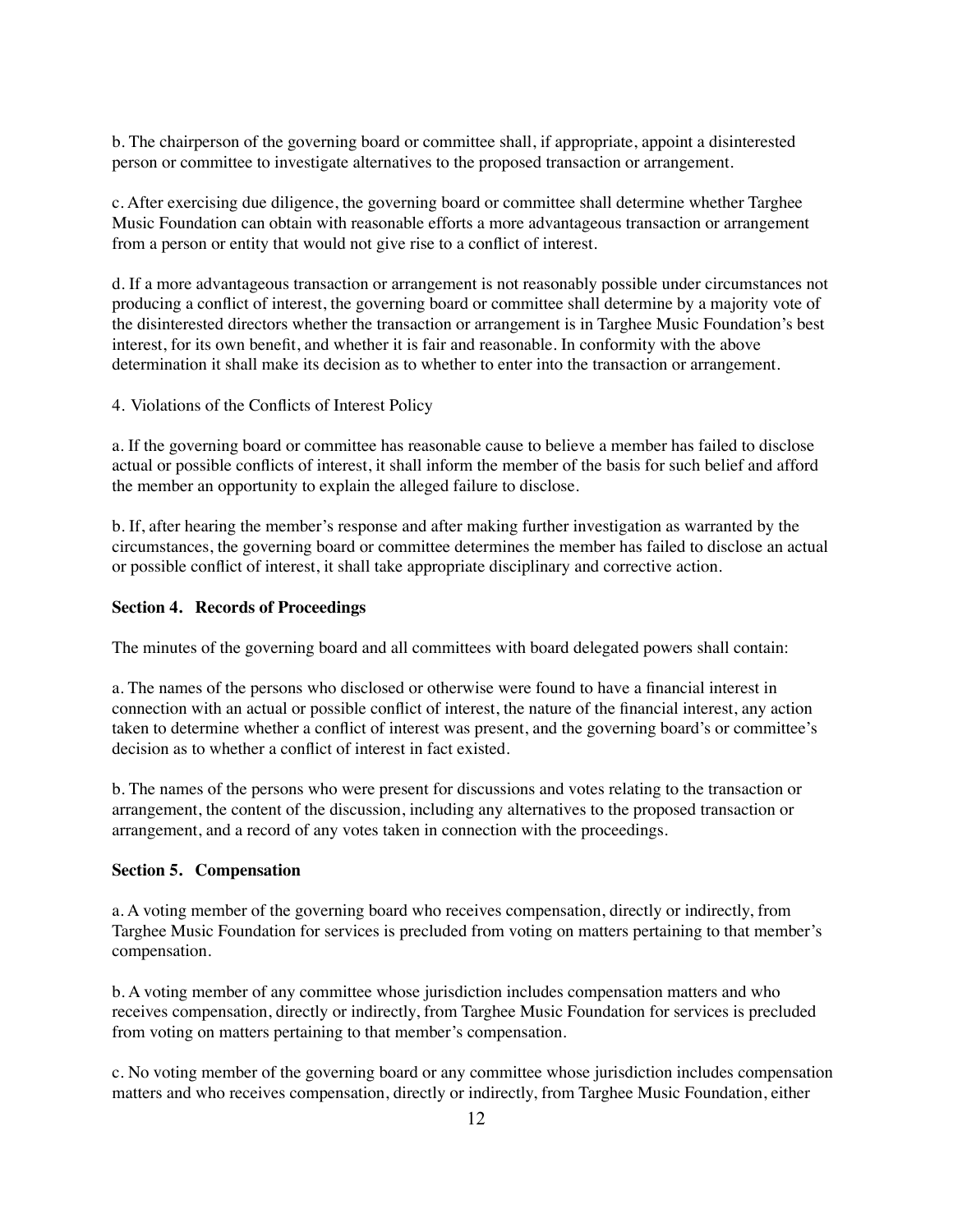individually or collectively, is prohibited from providing information to any committee regarding compensation.

## **Section 6. Annual Statements**

Each director, principal officer and member of a committee with governing board delegated powers shall annually sign a statement which affirms such person:

- a. Has received a copy of the conflicts of interest policy,
- b. Has read and understands the policy,
- c. Has agreed to comply with the policy, and

d. Understands Targhee Music Foundation is charitable and in order to maintain its federal tax exemption it must engage primarily in activities which accomplish one or more of its tax exempt purposes.

## **Section 7. Periodic Reviews**

To ensure Targhee Music Foundation operates in a manner consistent with charitable purposes and does not engage in activities that could jeopardize its tax-exempt status, periodic reviews shall be conducted. The periodic reviews shall, at a minimum, include the following subjects:

a. Whether compensation arrangements and benefits are reasonable, based on competent survey information, and the result of arm's length bargaining.

b. Whether partnerships, joint ventures, and arrangements with management organizations conform to Targhee Music Foundation's written policies, are properly recorded, reflect reasonable investment or payments for goods and services, further charitable purposes and do not result in inurement, impermissible private benefit or in an excess benefit transaction.

#### **Section 8. Use of Outside Experts**

When conducting the periodic reviews as provided for in Article VII, Targhee Music Foundation may, but need not, use outside advisors. If outside experts are used, their use shall not relieve the governing board of its responsibility for ensuring periodic reviews are conducted.

## **ARTICLE 9: AMENDMENT OF BYLAWS**

Except as may otherwise be specified under provisions of law, these bylaws, or any of them, may be altered, amended, or repealed and new bylaws adopted by approval of a majority of the board of directors then in office.

## **ARTICLE 10: CONSTRUCTION AND TERMS**

If there is any conflict between the provisions of these bylaws and the articles of incorporation of this corporation, the provisions of the articles of incorporation shall govern.

Should any of the provisions or portions of these bylaws be held unenforceable or invalid for any reason, the remaining provisions and portions of these bylaws shall be unaffected by such holding.

All references in these bylaws to the articles of incorporation shall be to the articles of incorporation, articles of organization, certificate of incorporation, organizational charter, corporate charter, or other